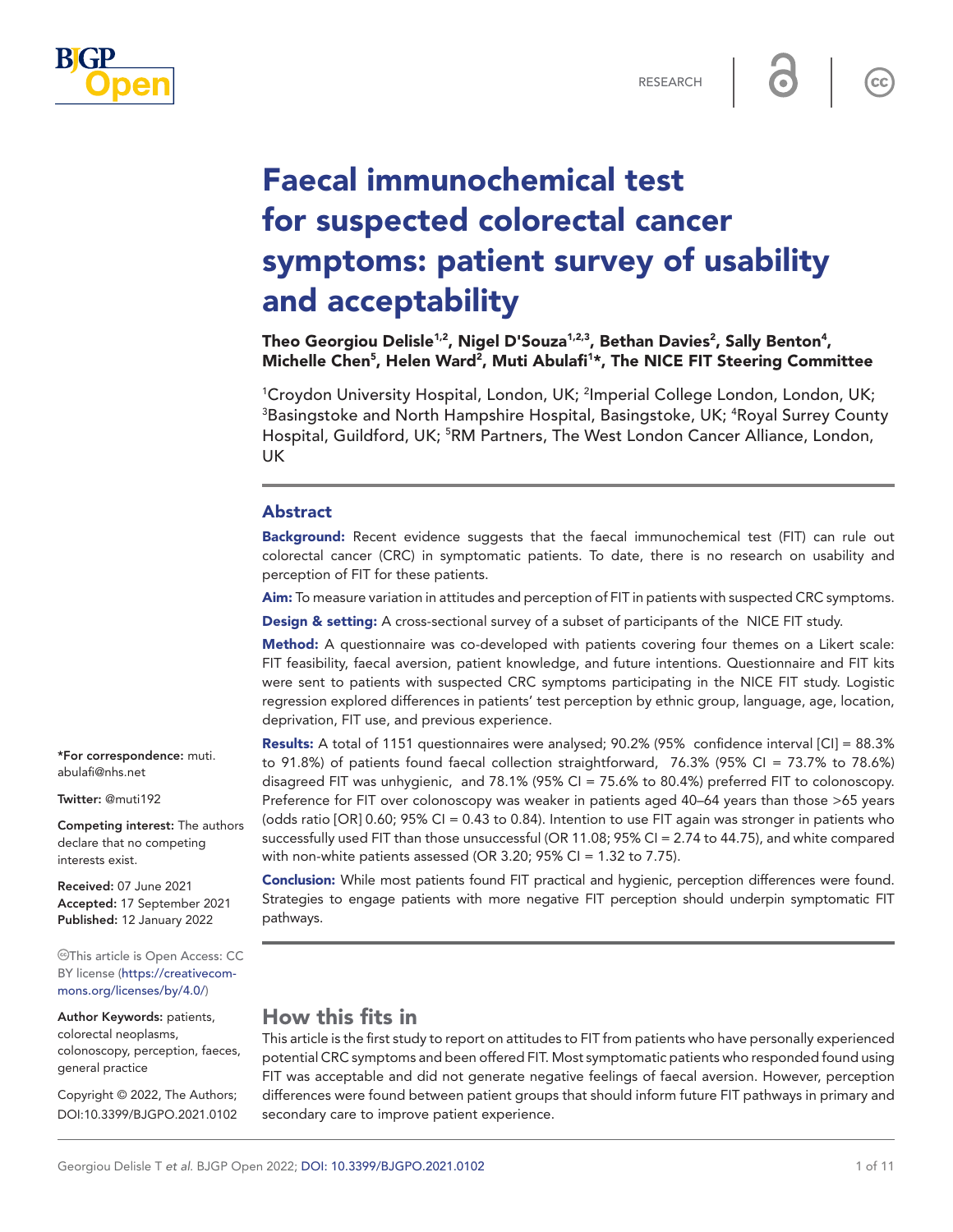## Introduction

FIT is a non-invasive, quantitative immunoassay that detects the globin moiety of haemoglobin in faeces (f-Hb). FIT is used in >25 bowel screening programmes worldwide.*[1](#page-10-0)* In 2017, NICE recommended FIT use in primary care to triage patients with low-risk symptoms for CRC before referral;<sup>[2](#page-10-1)</sup> however, this was not extended to include high-risk symptoms for CRC referred under the 2-week wait (2WW) pathway.*[3](#page-10-2)* There is mounting evidence of the high diagnostic accuracy of FIT in these patients*[4,5](#page-10-3)* and it is likely FIT will be introduced nationally to triage patients for referral. The need to streamline endoscopy services during the COVID-19 pandemic has further shifted emphasis towards using FIT to guide 2WW referrals.*[6](#page-10-4)*

Research on patient acceptability and perception of faecal tests has focused on asymptomatic individuals in screening programmes.*[7–10](#page-10-5)* The main focus of these studies was to understand reasons for poor test uptake, which could affect the screening programme efficacy. However, although FIT uptake was high when used to prioritise investigation as part of a service evaluation of a patient referral pathway investigating worrying symptoms of suspected CRC,*[11](#page-10-6)* uptake was lower in research studies of patients with similar symptoms where FIT did not guide patient care.*[12,13](#page-10-7)* This indicates the need for better understanding of the variation of patient perception and attitudes to FIT when used in urgent referral pathways, to inform design of future pathways in primary and secondary care, and improve patient experience. The study focused on patients referred under the 2WW pathway with suspected CRC symptoms recruited into the NICE FIT study, a multicentre, double-blinded diagnostic

<span id="page-1-0"></span>Table 1 Questionnaire statement's relationship to patient themes. Patients were asked to respond to each questionnaire statement on a 5-point Likert scale (strongly agree, agree, neither, disagree, strongly disagree).

| Questionnaire statement                                                                                                            | <b>Theme</b>                |  |  |
|------------------------------------------------------------------------------------------------------------------------------------|-----------------------------|--|--|
| I found the instructions easy to understand                                                                                        | Feasibility of FIT          |  |  |
| I found the device easy to open and close                                                                                          |                             |  |  |
| I found it straightforward to collect my stool sample                                                                              |                             |  |  |
| I would recommend the test to others                                                                                               |                             |  |  |
| I would prefer to complete a FIT kit rather than go straight for colonoscopy                                                       |                             |  |  |
| I feel confident about collecting a stool sample                                                                                   |                             |  |  |
| The FIT test is unpleasant                                                                                                         |                             |  |  |
| It is difficult to find time to do the stool test                                                                                  |                             |  |  |
| I am happy for the FIT kit to be sent by post rather than through my GP                                                            |                             |  |  |
| Collecting a stool sample to detect bowel cancer is unhygienic                                                                     | Faecal aversion towards FIT |  |  |
| It is difficult to overcome the disgust related to the stool test                                                                  |                             |  |  |
| It is difficult to overcome the embarrassment related to the stool test                                                            |                             |  |  |
| I can name some symptoms of bowel cancer                                                                                           | Knowledge in relation to    |  |  |
| I think that if bowel cancer is in your family it increases your risk of getting it too                                            | bowel cancer                |  |  |
| If detected early I think there is a good chance bowel cancer can be cured                                                         |                             |  |  |
| I am worried about getting bowel cancer                                                                                            |                             |  |  |
| I would be prepared to use the FIT kit again in the future                                                                         | Future test intentions      |  |  |
| I understand what the test is being used for                                                                                       |                             |  |  |
| I think about the future of my health and this influences my behaviour today                                                       |                             |  |  |
| The ability of the test to detect cancer is important for me in making the decision<br>to complete the test                        |                             |  |  |
| The ability of the test to detect pre-cancerous lumps is an important factor for me<br>in making the decision to complete the test |                             |  |  |
|                                                                                                                                    |                             |  |  |

FIT = faecal immunochemical test.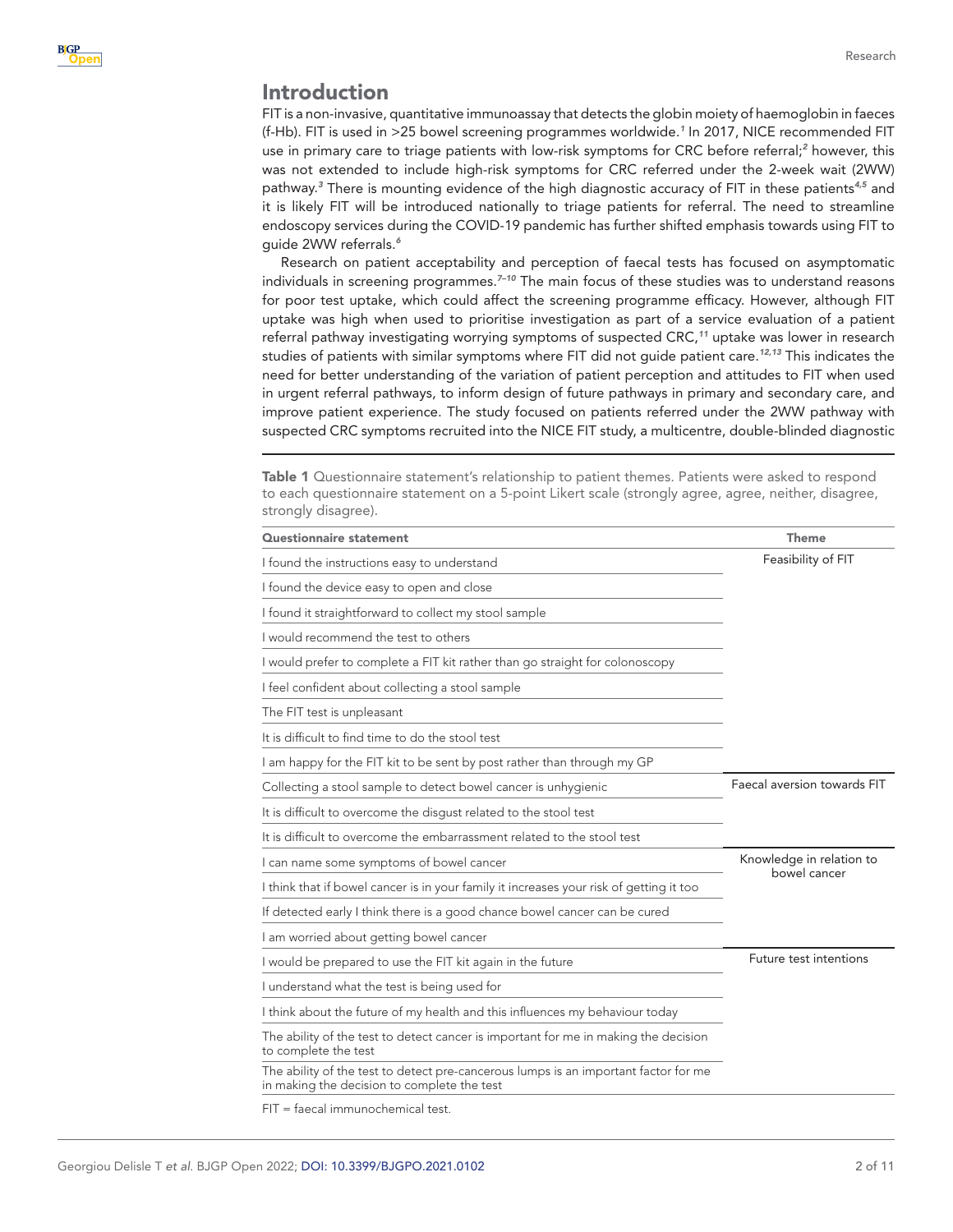

accuracy study in 50 English NHS hospitals, which determined the sensitivity and specificity of FIT for CRC when compared with colonoscopy.*[12](#page-10-7)* The aim was to determine variation in attitudes, perception, and usability of FIT in these symptomatic patients.

# Method

## Questionnaire co-production with public and expert input

A literature review was carried out to develop a patient FIT questionnaire with input from a patient panel (Cancer Research UK) and the NICE FIT Steering Committee. Questionnaire items were drawn from previously published patient questionnaires (16 in total) relating to faecal tests; however, there was no single published validated questionnaire assessing all items that were used. Questionnaire format was a series of statements that participants could respond to using a 5-point Likert scale (strongly agree, agree, neither, disagree, strongly disagree). Twenty-one statements were generated covering four themes: feasibility of FIT, patient feelings of faecal aversion towards FIT, knowledge in relation to bowel cancer, and future test intentions. The questionnaire also collected demographic information and previous test experience. Questionnaire statements used in the study are shown in *[Table 1](#page-1-0)*.

## Data collection

The questionnaire was disseminated to participating NHS hospital trusts across England as a substudy to the NICE FIT study, and 25 sites recruited patients between December 2018 and July 2019. Eligible patients were those referred from primary care with suspected CRC symptoms under the 2WW pathway, triaged for colonoscopy and who were able to complete and return the questionnaire. Questionnaire and instructions were in English. To recruit, patients who agreed to take part in the NICE FIT study were invited to take part in the substudy and were sent the questionnaire alongside a FIT kit, and asked to return it together with completed FIT in a prepaid envelope. All patients who returned the questionnaires were included in the study, irrespective of whether they returned the FIT kit for analysis or not. Patients who were not referred under the 2WW pathway or were not triaged to colonoscopy were not eligible.

Over 3000 questionnaire packs were sent out containing the FIT kit (HM-JACKarc, Kyowa [now Hitachi], Japan), test instructions, and questionnaire. Completed FIT kits and questionnaires were returned by post to the Bowel Cancer Screening Southern Programme Hub. Linked laboratory analysis of kits allowed a comparison of questionnaire responses with correct test use (a returned FIT that could be analysed to produce an f-Hb result). Study consent was through return of the questionnaire, as approved by the Confidentiality Advisory Group (CAG).

## Analysis

Statistical analysis was performed using IBM SPSS Statistics (version 27). The questionnaire Likert scale responses are presented in full in *[Table 2](#page-3-0)*, but then converted into binary responses for statistical analysis: positive (strongly agree, agree) and non-positive (neutral, disagree, strongly disagree). Covariates were categorised into binary variables (ethnic group: white or non-white; deprivation index: more deprived deciles 1–5 or less deprived deciles 6–10; sex: male or female; preferred language: English or other; location: London or outside of London; test used properly: yes or no; previous stool test experience: yes or no). Age was categorised by groups: 25–39, 40–64, and >65 years, with the older group used as the reference for comparison. Key dependent variable question responses included in this analysis were selected in collaboration with the NICE FIT Steering Committee with expert and public involvement (Cancer Research UK), as representative of questionnaire themes. Proportions are presented with 95% CIs calculated using the Public Health England tool.*[14](#page-10-8)* Binary logistic regression was used to explore demographic factors influencing patient responses.

## **Results**

### Patient responses

Packs with questionnaires were sent to 3760 patients taking part in the NICE FIT study; 1151 (30.6%) questionnaires were returned and analysed. *[Table 3](#page-5-0)* shows the questionnaire and FIT kit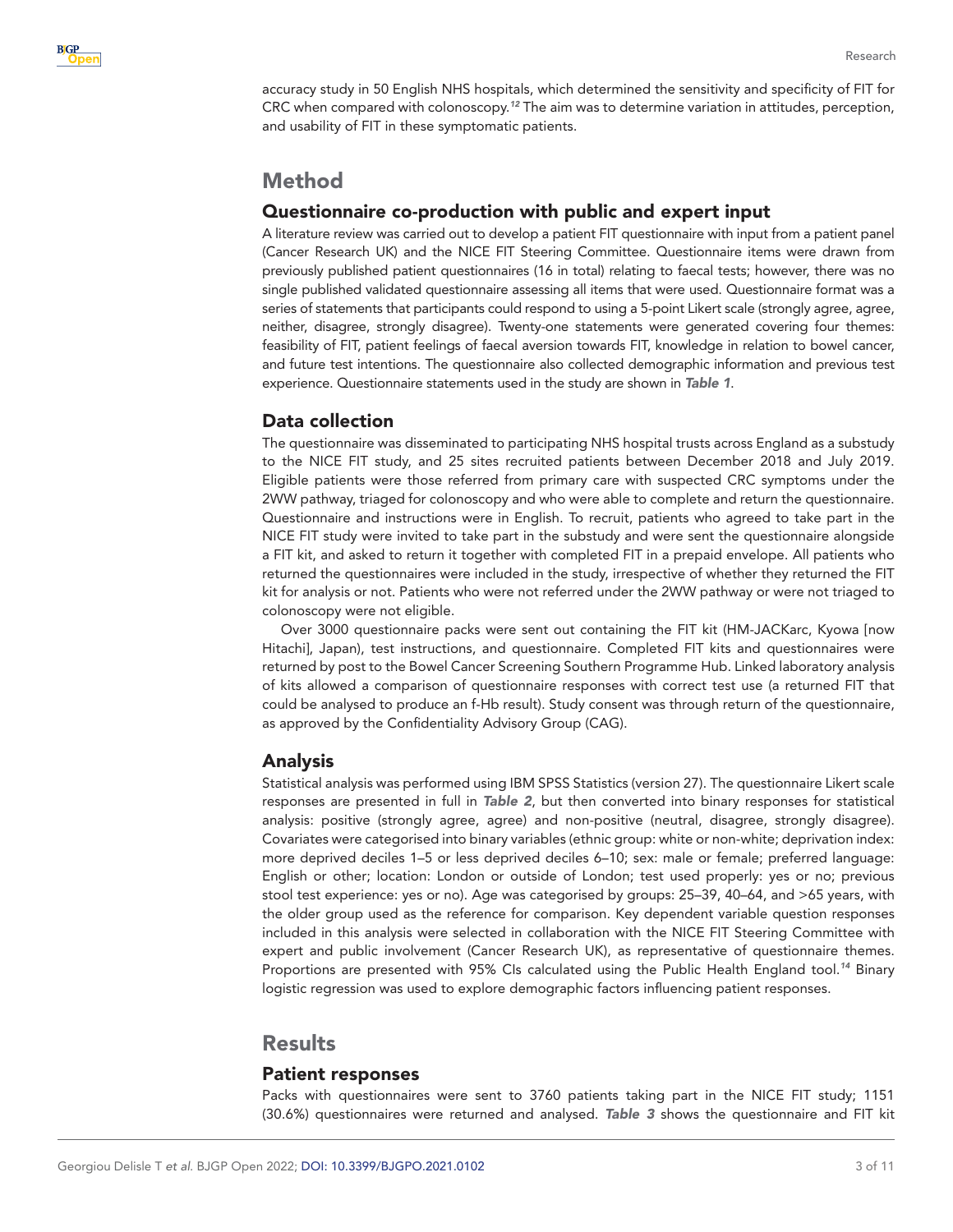| Table 2 Patient responses to questionnaire statements                                      | Strongly |          |                |                          | Strongly disa-           |          | % positive or         |                            |
|--------------------------------------------------------------------------------------------|----------|----------|----------------|--------------------------|--------------------------|----------|-----------------------|----------------------------|
| Questionnaire statement                                                                    | agree, n | Agree, n | Neutral, n     | ς<br>Disagree,           | $\simeq$<br>gree,        | Total, n | negative <sup>a</sup> | 95% CI                     |
| I found the instructions easy to understand                                                | 644      | 462      | 23             | $\sigma$                 | $\overline{0}$           | 1148     | 96.3                  | 95.1 to 97.3               |
| found the device easy to open and close                                                    | 651      | 441      | $\delta$       | $\frac{8}{10}$           | 5                        | 1139     | 95.9                  | 94.6 to 96.9               |
| I found it straightforward to collect my stool sample                                      | 503      | 524      | 64             | $\overline{Q}$           | $\infty$                 | 1139     | 90.2                  | 88.3 to 91.8               |
| I would recommend the test to others                                                       | 706      | 374      | 56             | $\overline{\phantom{0}}$ | 5                        | 1148     | 94.1                  | 92.6 to 95.3               |
| I would prefer to complete a FIT kit rather than go<br>straight for colonoscopy            | 614      | 280      | 171            | 57                       | 23                       | 1145     | 78.1                  | 75.6 to 80.4               |
| I feel confident about collecting a stool sample                                           | 537      | 516      | 69             | 23                       | S                        | 1148     | 91.7                  | 90.0 to 93.2               |
| The FIT test is unpleasant                                                                 | 5        | 146      | 241            | 430                      | 301                      | 1143     | 64.0                  | 61.1 to 66.7               |
| It is difficult to find time to do the stool test                                          | 22       | 20       | 136            | 494                      | 420                      | 1142     | 80.0                  | 77.6 to 82.3               |
| I am happy for the FIT kit to be sent by post rather<br>than through my GP                 | 513      | 520      | $\overline{8}$ |                          | $\overline{4}$           | 1142     | 90.5                  | 88.6 to 92.0               |
| Collecting a stool sample to detect bowel cancer is<br>unhygienic                          | Q        | 57       | 186            | 479                      | 395                      | 1146     | 76.3                  | 73.7 to 78.6               |
| It is difficult to overcome the disgust related to the<br>stool test                       | 23       | 29       | 179            | 439                      | 446                      | 1149     | 77.0                  | 74.5 to 79.4               |
| It is difficult to overcome the embarrassment related<br>to the stool test                 | 22       | 55       | 162            | 464                      | 445                      | 1148     | 79.2                  | 81.4<br>76.7 to            |
| I can name some symptoms of bowel cancer                                                   | 204      | 593      | 168            | 117                      | 34                       | 1116     | 71.4                  | 68.7 to 74.0               |
| I think that if bowel cancer is in your family it increases<br>your risk of getting it too | 276      | 569      | 231            | $\frac{3}{4}$            | ∘                        | 1125     | 75.1                  | 77.5<br>72.5 <sub>to</sub> |
| If detected early I think there is a good chance bowel<br>cancer can be cured              | 423      | 628      | 76             | $\sim$                   | $\overline{\phantom{0}}$ | 1130     | 93.0                  | 91.4 to 94.4               |
| I am worried about getting bowel cancer                                                    | 352      | 529      | 198            | $\frac{4}{3}$            | $\sigma$                 | 1129     | 78.0                  | 75.5 to 80.4               |
| I would be prepared to use the FIT kit again in the<br>future                              | 656      | 431      | 32             | 13                       | $\sim$                   | 1134     | 95.9                  | 94.9 to 96.9               |
| I understand what the test is being used for                                               | 626      | 486      | $\infty$       | $\overline{0}$           | $\sim$                   | 1132     | 98.2                  | 97.3 to 98.9               |
|                                                                                            |          |          |                |                          |                          |          |                       |                            |

<span id="page-3-0"></span>

Research

 $\overline{1}$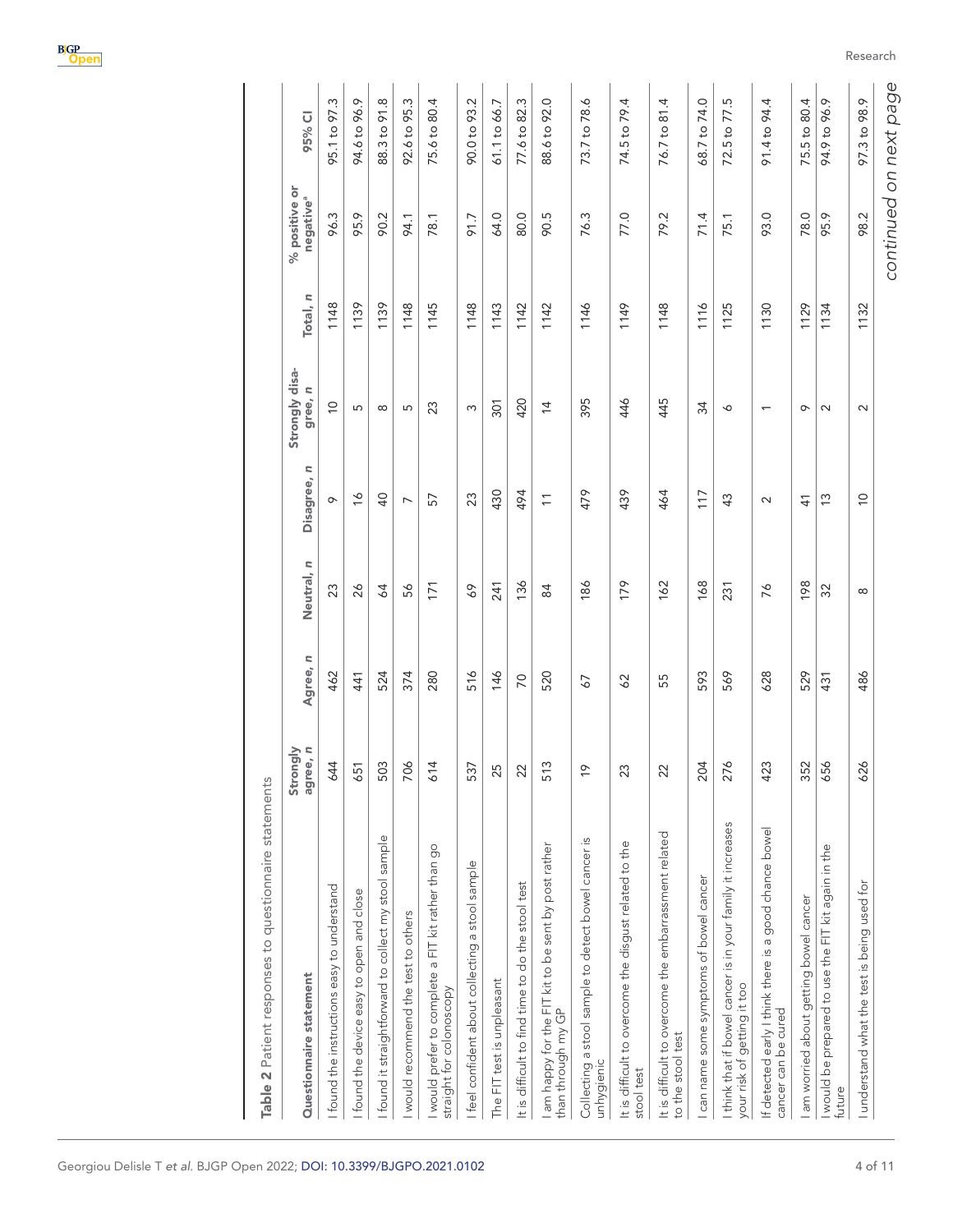| Table 2 Continued                                                                                                                                                                                                                                                                                                                                             |                      |          |            |             |                           |          |                                        |              |
|---------------------------------------------------------------------------------------------------------------------------------------------------------------------------------------------------------------------------------------------------------------------------------------------------------------------------------------------------------------|----------------------|----------|------------|-------------|---------------------------|----------|----------------------------------------|--------------|
| Questionnaire statement                                                                                                                                                                                                                                                                                                                                       | Strongly<br>agree, n | Agree, n | Neutral, n | Disagree, n | Strongly disa-<br>gree, n | Total, n | % positive or<br>negative <sup>a</sup> | 95% CI       |
| I think about the future of my health and this<br>influences my behaviour today                                                                                                                                                                                                                                                                               | 616                  | 436      | $\delta$ 2 | $\approx$   |                           | 1125     | 93.5                                   | 91.9 to 94.8 |
| The ability of the test to detect cancer is important for<br>me in making the decision to complete the test                                                                                                                                                                                                                                                   | 95                   | 303      | 25         |             |                           | 1129     | 97.3                                   | 96.1 to 98.1 |
| is an important factor for me in making the decision to<br>The ability of the test to detect pre-cancerous lumps<br>complete the test                                                                                                                                                                                                                         | 82                   | 308      | 88         |             |                           | 1124     | 97.0                                   | 95.8 to 97.8 |
| $\Gamma$ - $\Gamma$ - $\Gamma$ - $\Gamma$ - $\Gamma$ - $\Gamma$ - $\Gamma$ - $\Gamma$ - $\Gamma$ - $\Gamma$ - $\Gamma$ - $\Gamma$ - $\Gamma$ - $\Gamma$ - $\Gamma$ - $\Gamma$ - $\Gamma$ - $\Gamma$ - $\Gamma$ - $\Gamma$ - $\Gamma$ - $\Gamma$ - $\Gamma$ - $\Gamma$ - $\Gamma$ - $\Gamma$ - $\Gamma$ - $\Gamma$ - $\Gamma$ - $\Gamma$ - $\Gamma$ - $\Gamma$ |                      |          |            |             |                           |          |                                        |              |

aDepending on which is the larger number. FIT = faecal immunochemical test.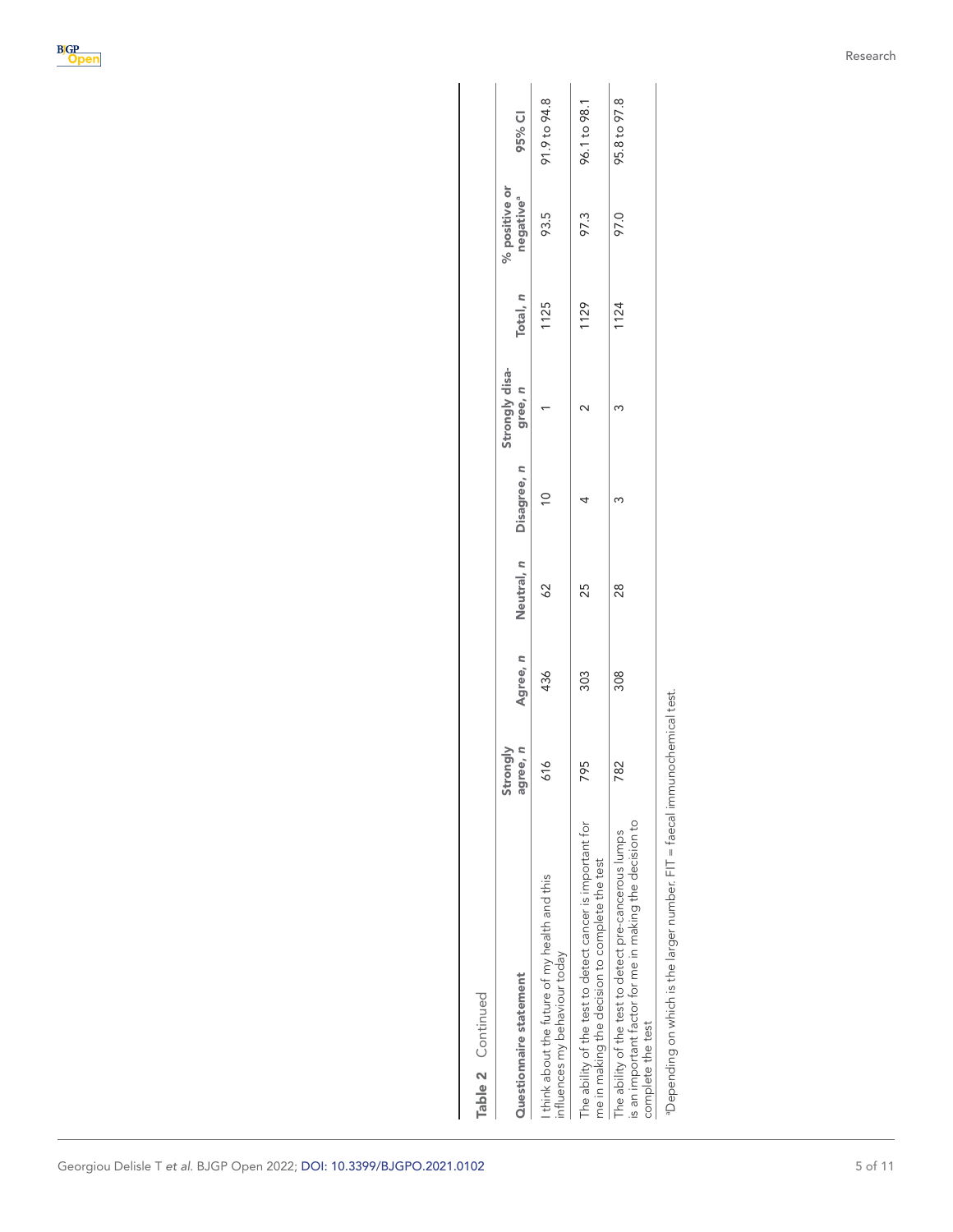<span id="page-5-0"></span>Table 3 Questionnaire response rates inside of London compared with outside of London

| <b>Screening and responses</b> | Overall     | London sites | Sites outside of London |
|--------------------------------|-------------|--------------|-------------------------|
| Screening (FIT packs sent), n  | 3760        | 2366         | 1394                    |
| Questionnaires returned, %     | 1151 (30.6) | 408 (17.2)   | 743 (53.3)              |
| FIT tests returned, %          | 1367 (36.4) | 509 (21.5)   | 858 (61.5)              |

FIT = faecal immunochemical test.

response rates from patients inside of London compared with those outside of London. A total of 1051 (91.3%) questionnaires were answered completely and the remaining 100 partially completed. Partially completed questionnaire responses were included in the study. Of the 1151 patients who returned questionnaires, 1142, (99.2%) also returned a FIT. There were nine patients who returned the questionnaire without returning the FIT kit. They were included in the analysis as they had the opportunity to physically examine the FIT kit, which was sent to them with the questionnaire. Of the 1142 patients who returned FIT for laboratory analysis with the questionnaire, 1126 (98.6%) produced a faecal sample that could be processed to give a f-Hb result.

### Patient characteristics

Demographics of responders are shown in *[Table 4](#page-5-1)*. The mean age of responders was 65 years, 54.6% (*n* = 617) of patients were female, 88.0% (*n* = 985) from a white ethnic group, 94.9%% (*n* = 1072) preferred language was English, and 71.7% (*n* = 825) had previously used a 'stool' test.

### Characteristics of patients who did not respond to the questionnaire

*[Table 5](#page-6-0)* shows demographic information for responders and non-responders in London. Responders were slightly older than non-responders (mean age 64 years compared with 61 years), but no significant differences were found by sex or deprivation.

#### Feasibility of FIT

Over 90% of patients felt FIT was practical, agreeing that it was straightforward to collect the faecal sample (90.2%; 95% CI = 88.3% to 91.8%), the device was easy to open and close (95.9%; 95% CI = 94.6% to 96.9%), and the instructions were easy to understand (96.3%; 95% CI = 95.1% to 97.3%).

<span id="page-5-1"></span>Table 4 Demographic characteristics of patients who responded to questionnaire

| Characteristic                  | <b>Variable</b>          | $n (%)^a$              | Missing, n (%) |
|---------------------------------|--------------------------|------------------------|----------------|
| Sex                             | Male                     | 514 (45.4)             | 20(1.7)        |
|                                 | Female                   | 617 (54.6)             |                |
| Age, years, and sex             | 25-39 (Male: Female)     | 13:15(1.1:1.3)         | 10(0.9)        |
|                                 | 40-64 (Male: Female)     | 199: 254 (17.4 : 22.3) |                |
|                                 | ≥65 (Male : Female)      | 296: 364 (25.9: 31.9)  |                |
| Preferred language              | English                  | 1072 (94.9)            | 21(1.8)        |
|                                 | Other                    | 58(5.1)                |                |
| Ethnic group                    | White                    | 985 (88.0)             | 32(2.8)        |
|                                 | Non-white                | 134 (12.0)             |                |
| Previous stool test experience? | Yes                      | 825 (71.7)             | 1(0.09)        |
|                                 | No                       | 325 (28.3)             |                |
| Deprivation index               | IMD 1-5 (more deprived)  | 509 (47.4)             | 78 (6.8)       |
|                                 | IMD 6-10 (less deprived) | 564 (52.6)             |                |

a Percentage calculated from the total number of responses for each category. IMD = Index of Multiple Deprivation.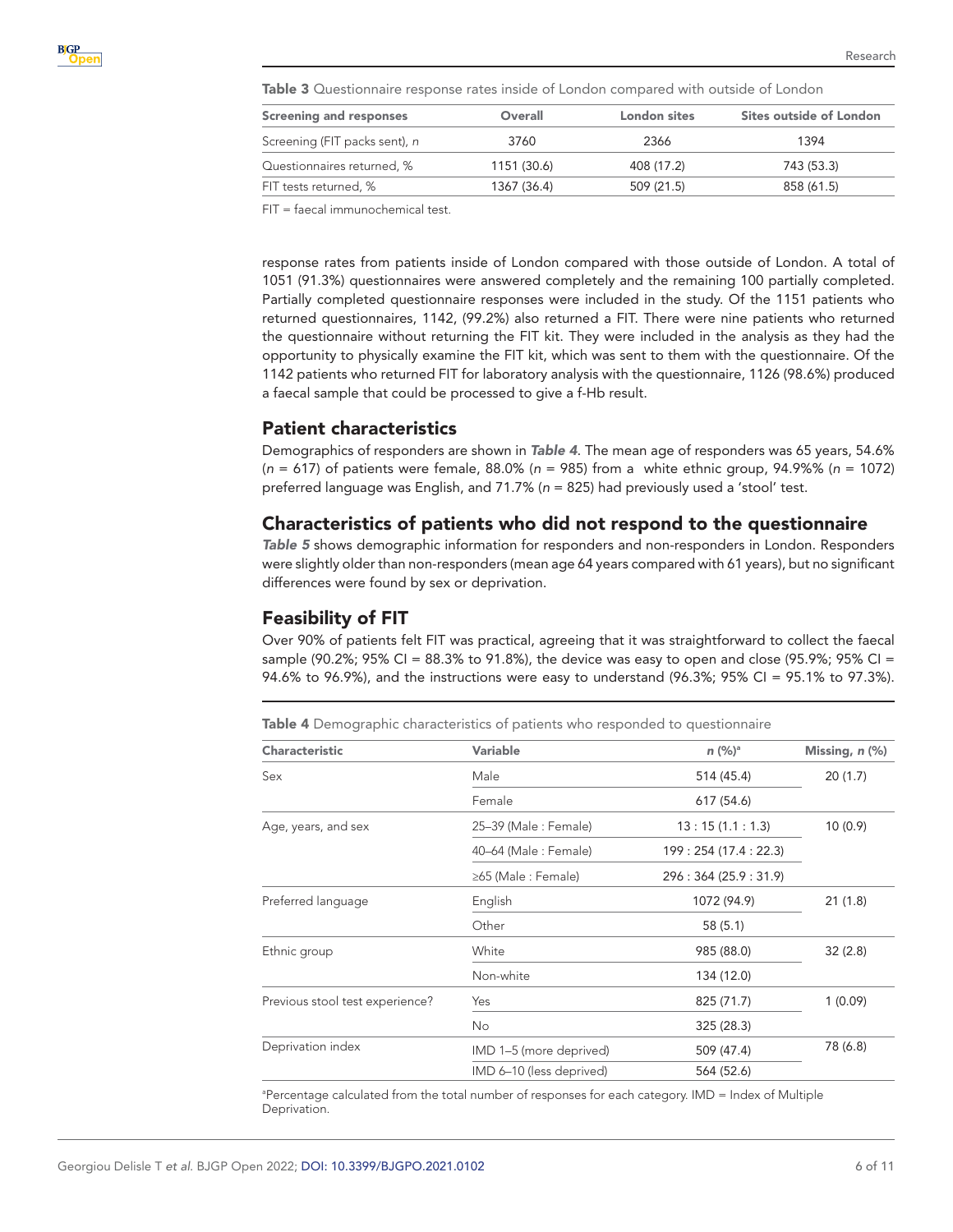| <b>Characteristic</b> | Variable                      | Non-responders,<br>$n$ (%) | Responders, n (%) | % of records avail-<br>able for the non-<br>responders | P value            |
|-----------------------|-------------------------------|----------------------------|-------------------|--------------------------------------------------------|--------------------|
| Sex                   | Male                          | 867 (46.0)                 | 194 (47.9)        | 96.2                                                   | $0.26^{\circ}$     |
|                       | Female                        | 1017 (54.0)                | 211 (52.1)        |                                                        |                    |
| Deprivation index     | More deprived<br>$(IMD 1-5)$  | 814 (43.2)                 | 198 (43.9)        | 96.2                                                   | 0.79a              |
|                       | Less deprived<br>$(IMD 6-10)$ | 1070 (56.8)                | 253 (56.1)        |                                                        |                    |
| Age, years            | $<$ 39                        | 82(7.1)                    | 14(3.5)           | 59.0                                                   | 0.003 <sup>b</sup> |
|                       | $40 - 64$                     | 572 (49.5)                 | 187 (46.5)        |                                                        |                    |
|                       | >64                           | 501 (43.4)                 | 201 (50.0)        |                                                        |                    |

<span id="page-6-0"></span>Table 5 Comparison of demographic characteristics of responders and non-responders (London)

<sup>a</sup>χ<sup>2</sup> test, two-sided P value. <sup>b</sup>t-test. IMD = Index of Multiple Deprivation.

In addition, 78.1% (95% CI = 75.6% to 80.4%) agreed that they would prefer FIT to colonoscopy, and 90.5% (95% CI = 88.6% to 92.0%) would prefer returning FIT through the post (Supplementary Figure S1, *[Table 2](#page-3-0)*). Of the 9 patients in the study who did not return the FIT but responded to the questionnaire, 8 agreed it was straightforward to collect the faecal sample (88.9%).

#### FIT and faecal aversion

It was found 76.3% (95% CI = 73.7% to 78.6%) of patients disagreed using FIT was unhygienic, 77.0% (95% CI = 74.9% to 79.4%) disagreed it was difficult to overcome disgust related to stools, and 79.2% (95% CI = 76.7% to 81.4%) disagreed it was difficult to overcome embarrassment using FIT (Supplementary Figure S2, *[Table 2](#page-3-0)*). 8 out of 9 patients (88.9%) who did not return FIT but responded to the questionnaire disagreed FIT was uhygienic.

### Patient self-assessment of bowel cancer knowledge

Regarding bowel cancer knowledge, 78.0% (95% CI = 75.5% to 80.4%) of patients were worried about getting CRC (referred to as 'bowel cancer' in questionnaire), 93.0% (95% CI = 91.4% to 94.4%) felt that there was a good chance of cure if detected early, and 75.1% (95% CI = 72.5% to 77.5%) felt that having a family history of CRC increased their risk (Supplementary Figure S3, *[Table 2](#page-3-0)*).

### Statements relating to future test intentions

On future test intentions, 97.3% (95% CI =  $96.1\%$  to 98.1%) of patients felt that the ability to detect cancer was important for them when deciding to use FIT. It was found 95.9% (95% CI = 94.9% to 96.9%) would use the test again and 98.2% (95% CI = 97.3% to 98.9%) understood what the test was being used for. In addition, 93.5% (95% CI = 91.9% to 94.8%) agreed with the statement 'I think about the future of my health and this influences my behaviour today' (Supplementary Figure S4, *[Table 2](#page-3-0)*). 8 out of 9 patients (88.9%) who did not return FIT but responded to the questionnaire agreed they would use FIT again.

### Analysis of responses in relation to covariates

Supplementary Table S1 shows ORs for key patient questionnaire responses using logistic regression and *[Table 6](#page-7-0)* shows patient numbers within variable groups. Significant differences in FIT perception were found. Patients who responded to the questionnaire and who returned a FIT that was successfully analysed to produce an f-Hb result, were four times more likely to find it straightforward to collect their stool sample (OR 4.29; 95% CI = 1.31 to 14.08) and four times more likely to prefer to use FIT rather than undergo a colonoscopy (OR 4.32; 95% CI = 1.49 to 12.52). Patients between 40 years and 64 years were less likely to find it straightforward to collect a stool sample than patients aged >65 years (OR 0.58; 95% CI = 0.36 to 0.93) and less likely to prefer FIT over colonoscopy (OR 0.60; 95% CI = 0.43 to 0.84). Patients in London were half as likely as those outside of London to prefer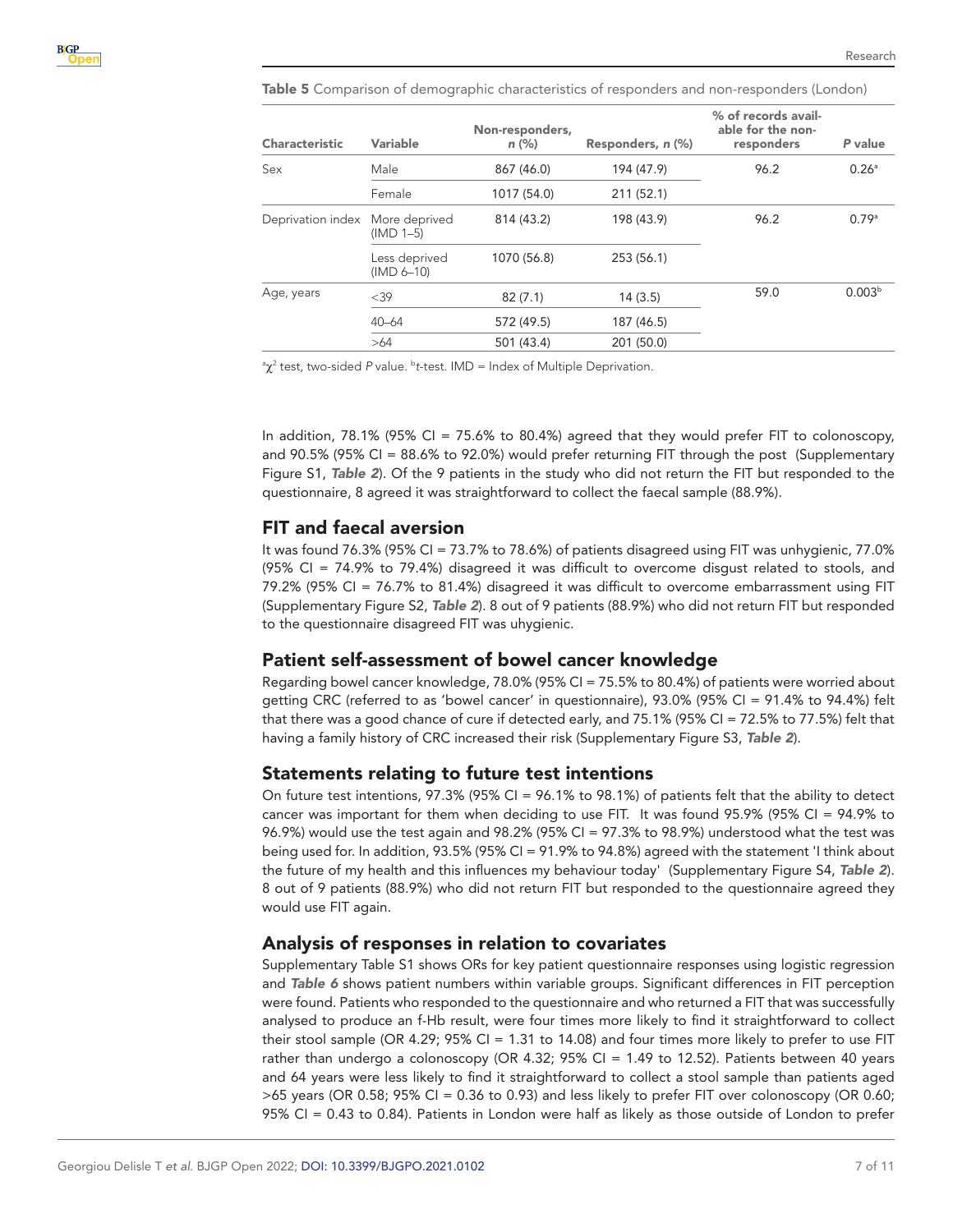<span id="page-7-0"></span>Table 6 Numbers of patients within variable groups used in logistic regression<sup>a</sup>

| Characteristic                 | Variable          | Frequency, n | %    |
|--------------------------------|-------------------|--------------|------|
| Test used properly             | Yes               | 947          | 98.4 |
|                                | No                | 15           | 1.6  |
| Deprivation                    | $IMD1-5$          | 457          | 47.5 |
|                                | IMD 6-10          | 505          | 52.5 |
| Area                           | London            | 386          | 40.1 |
|                                | Outside of London | 576          | 59.9 |
| Age, years                     | $25 - 39$         | 25           | 2.6  |
|                                | $40 - 64$         | 388          | 40.3 |
|                                | $\geq 65$         | 549          | 57.1 |
| Sex                            | Male              | 435          | 45.2 |
|                                | Female            | 527          | 55.8 |
| Preferred language             | English           | 908          | 96.6 |
|                                | Non-English       | 54           | 5.4  |
| Ethnic group                   | White             | 838          | 87.1 |
|                                | Non-white         | 124          | 12.9 |
| Previous stool test experience | Yes               | 681          | 70.8 |
|                                | No                | 281          | 29.2 |

a In total, 962 responses were used in the logistic regression as not every questionnaire item was answered by every patient. IMD = Index of Multiple Deprivation.

to use FIT than undergo colonoscopy (OR 0.50; 95% CI = 0.36 to 0.71). Willingness to use FIT in the future was stronger in patients who successfully used FIT (OR 11.08; 95% CI = 2.74 to 44.75), those from white compared with non-white backgrounds (OR 3.20; 95% CI = 1.32 to 7.75), and those with previous faecal test experience (OR 2.06; 95% CI = 1.03 to 4.13). No differences were seen in patients' perception of FIT hygiene across groups. Patients from more deprived backgrounds were less likely to say that early detection of bowel cancer could be curative (OR 0.58; 95% CI = 0.35 to 0.98).

## **Discussion**

#### Summary

To the authors' knowledge, this is the first study to determine patient perception of FIT in patients with suspected CRC symptoms. In this study, FIT was acceptable to most symptomatic patients who responded; most patients who used FIT felt it was easy to find time to use it and it was hygienic. Despite this, differences in FIT perception were seen between groups; for example, age group differences were seen, with patients aged between 40 and 64 years less likely to find the test straightforward and less likely to prefer FIT over colonoscopy compared with those aged >65 years. The study found some variation by geography and ethnic groups; for example, willingness to use FIT again was stronger in patients from white compared with other non-white groups, and in those outside London. This did not appear to be based on differences in hygiene perception. Patients who used FIT correctly reported finding the test more straightforward than those who did not and were more likely to prefer FIT over colonoscopy.

### Strengths and limitations

The study provides an insight into attitudes and perception of over 1000 symptomatic patients who had the opportunity to use FIT, a group whose views should be considered when designing and introducing new FIT pathways. To the authors' knowledge, the only other study to address this issue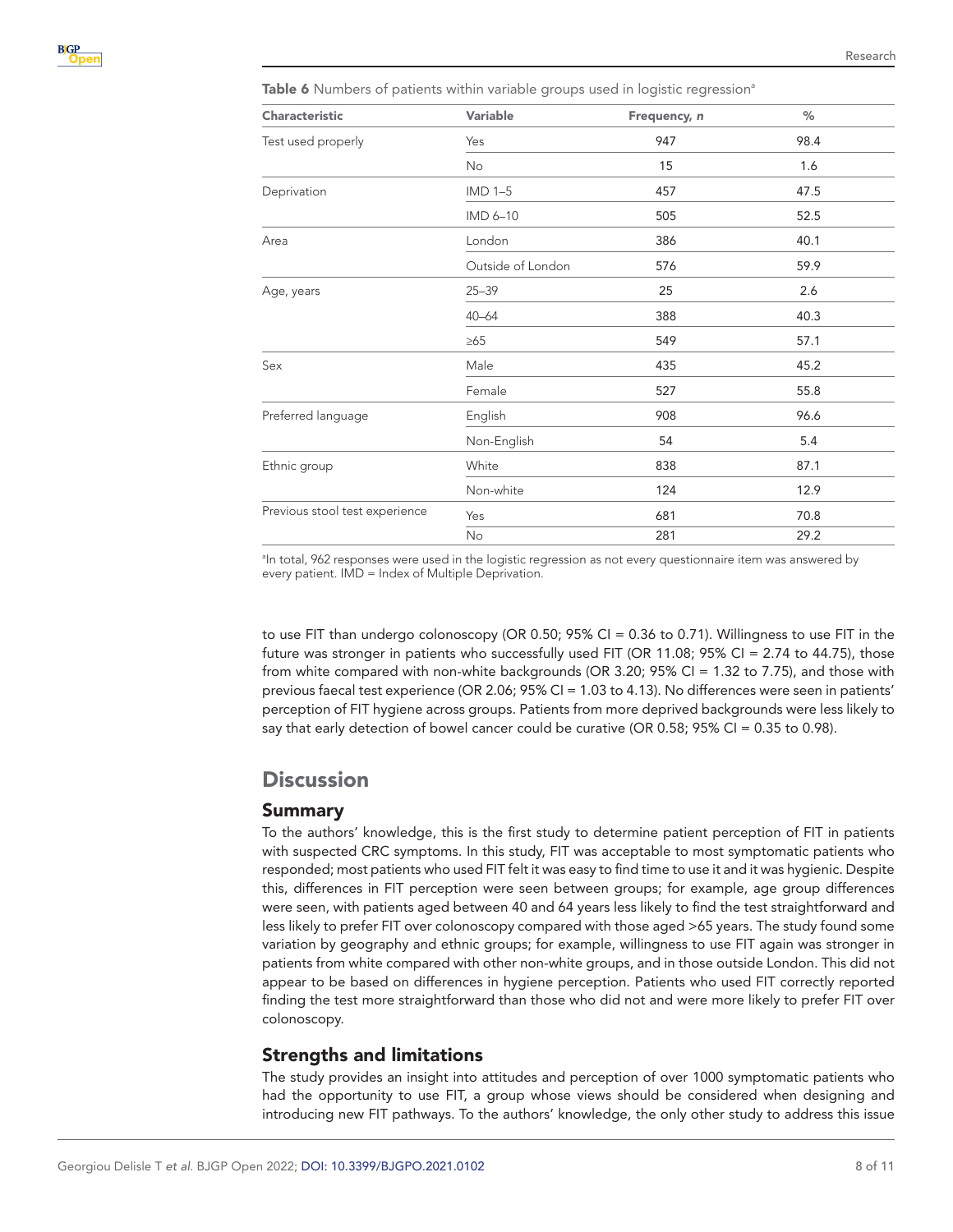was by von Wagner *et al* who asked public volunteers to imagine they had CRC symptoms, and found 70% would prefer FIT to colonoscopy if the risk of missing cancer was 1%.*[15](#page-10-9)* In the present study of truly symptomatic patients, 78.1% preferred FIT to colonoscopy.

The response rate to the survey was 30.6%, and consent to participation was through questionnaire return; those patients who did not return it were considered as not wishing to participate and were not contacted further. Characteristics of non-responders were only available for the London part of the sample owing to centralised recruitment in London; however, comparison of responders and non-responders showed only minor differences with responders being slightly older. There are many possible reasons for patients choosing not to participate, chief among them could be the voluntary nature of research studies. It would have been useful to include the views of those who did not respond, and this is the subject of a separate study being planned. Similarly, using NICE FIT infrastructure to rapidly disseminate questionnaire packs meant that questionnaires were only able to be sent in English and translation into more languages, which would have allowed a broader range of responses, could not be accommodated. Good acceptability in this study could be explained by different attitudes of the symptomatic population, who would be motivated to use tests to help diagnose their potential CRC symptoms, but also could be explained by those who participated being more likely to give a FIT sample. However, in the nine patients in the study who did not return the FIT sample but completed the questionnaire, eight out of nine patients agreed FIT was straightforward to use, was not unhygienic, and agreed they would use FIT again, consistent with overall study findings. Only a small number of patients, 15 (1.6%), were not able to use the FIT kit successfully and completed the questionnaire; therefore, ORs relating to this variable need to be interpreted with caution. In addition, only 5.4% of patients preferred a non-English language and 12.9% were from a non-white ethnic group.

Questionnaires were sent to patients as they were recruited to the NICE FIT study, therefore questions relating to investigation outcomes were not asked as some patients would not have diagnostic outcomes if they responded promptly. Further studies exploring how colorectal investigation outcomes affect FIT perception would be valuable. In addition, although all patients had urgent 2WW symptoms, the questionnaire did not categorise these symptoms further to determine if specific bowel symptoms affected FIT perception.

#### Comparison with existing literature

Negative feelings of faecal interaction are a recognised barrier to faecal tests offered as part of screening programmes in asymptomatic people;*[7](#page-10-5)* this is not necessarily transferable to testing in a diagnostic pathway. However, poor uptake has also been reported in symptomatic patients with chronic conditions, such as inflammatory bowel disease, who were asked to provide a stool sample for faecal calprotectin measurements to monitor disease.*[16](#page-10-10)* Hygiene concerns and embarrassment have previously been reported in patients asked to provide faecal samples by their GP.*[17](#page-10-11)* For this reason, it is important to better understand variation in attitudes to using FIT, patient experience of using FIT, and interaction with the faecal sample. The study has found that faecal aversion was not associated with FIT use by most symptomatic patients who responded.

Differences in perception of faecal tests between patient groups have previously been considered by Orbell *et al*, who suggest that some ethnic minorities may have lower perceived health vulnerability beliefs that may affect test uptake.*[18](#page-10-12)* While differences were not found in hygiene perception between patient groups, or by deprivation index decile, as might be expected from previous studies,*[19](#page-10-13)* intention to use FIT in the future was greater in those from white compared to other non-white groups. There is no clear explanation for preference for FIT over colonoscopy in older patients and further studies to explore this would be valuable. The study found that previous experience of any faecal test, as would be more likely in older patients, doubled patient intention to use FIT, underlining that faecal aversion was not a barrier to intention to use FIT again.

#### Implications for research and practice

This study highlights that there is variation in FIT perception between patients offered the test when experiencing suspected CRC symptoms. Incorrect FIT use affected preference for FIT over colonoscopy as an initial test, and addressing barriers to incorrect use, either owing to understanding or physical dexterity, is important at primary care and secondary care levels both to reduce the number of times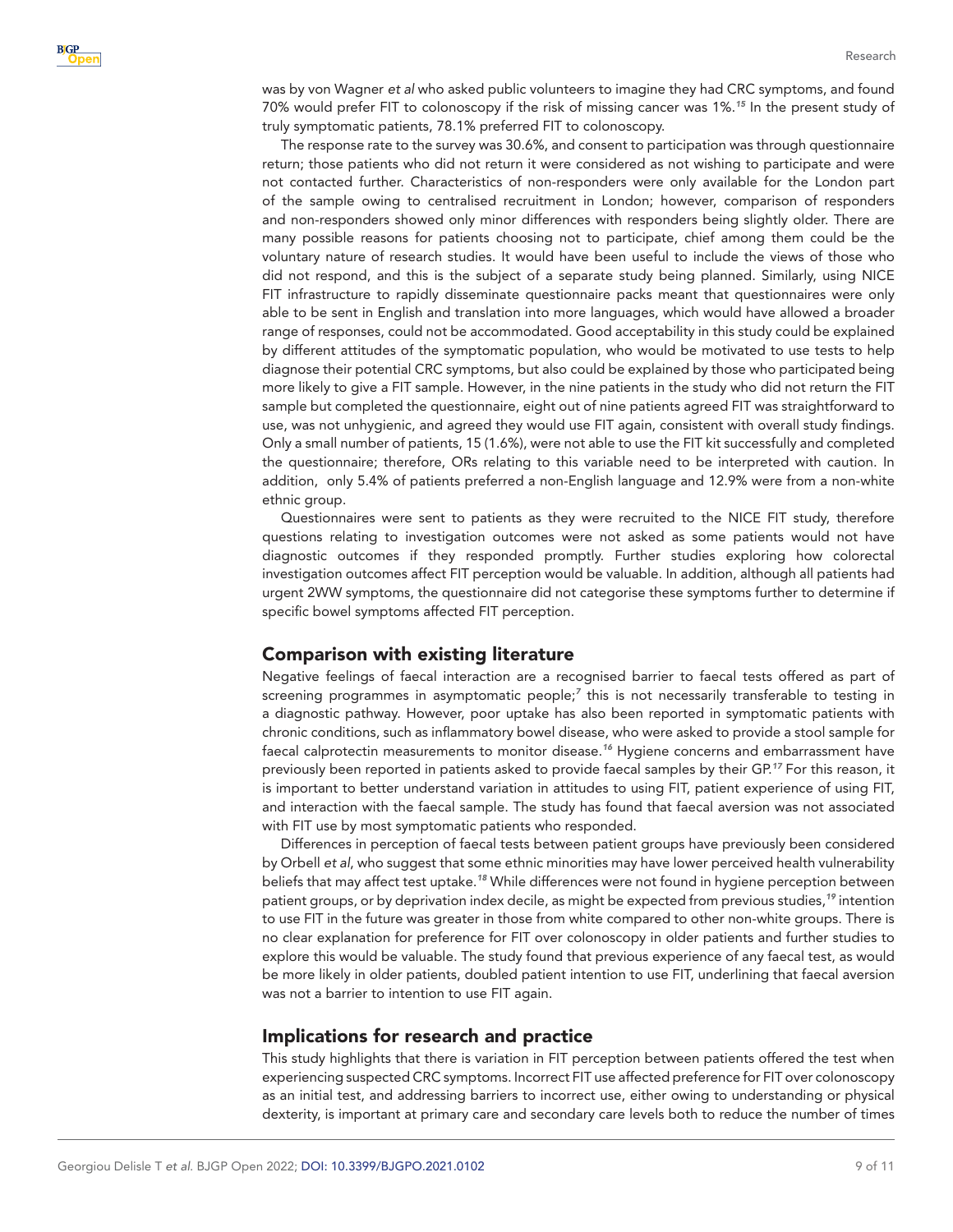the test is repeated to avoid diagnosis delay and to retain patient willingness to use FIT. Patient preference for postal test return rather than via primary care should be considered when designing FIT pathways to help deliver patient-centred care. At the same time, in developing these pathways one can be confident that most patients find FIT highly practical and acceptable. Further studies to determine patient decision-making behaviour, particularly in terms of CRC risk perception in relation to FIT result, in the context of FIT pathways, would be valuable. Qualitative studies assessing patient perception of FIT through interviews are also needed to gain greater depth of understanding of differences in patient responses to FIT.

In conclusion, patients presenting with suspected CRC symptoms who used FIT in this study found FIT practical, hygienic, and most would use it again. However, perception differences were seen in patient groups from ethnic minority backgrounds and older compared to younger patients.

#### Funding

This study was supported by Croydon University Hospital, RM Partners, and the National Institute for Health Research (NIHR) Imperial Biomedical Research Centre, with input from the Imperial Statistical Advisory Service in the design and conduct of the trial. Patients were recruited nationally through the NIHR Clinical Research Network, Principal Investigators, and R&D teams at each site. This study was funded by an NHS England award to RM Partners, the West London Cancer Alliance hosted by The Royal Marsden NHS Foundation Trust. This study was supported by the NIHR Clinical Research Network Portfolio. Alpha Labs Ltd. supported the study by providing FIT kits and reagents without charge. The Southern Bowel Cancer Screening Hub Research Team provided analytical expertise and advice, in addition to analysing samples. Helen Ward is a NIHR Senior Investigator and acknowledges support from NIHR Biomedical Research Centre of Imperial College NHS Trust, NIHR School of Public Health Research, NIHR Applied Research Collaborative North West London, and Wellcome Trust (reference: 205456/Z/16/Z). Theo Georgiou Delisle was funded by a fellowship awarded by RM Partners. Study funders had no role in study design; in the collection, analysis, and interpretation of data; in the writing of the report; and in the decision to submit the article for publication.

#### Ethical approval

The study was approved by the National Research Ethics Service Committee, London — South East (reference: 16/LO/2174, substantial amendment 4).

# Clinical Trial Registration

ISRCTN49676259

#### **Provenance**

Freely submitted; externally peer-reviewed.

#### Acknowledgements

The authors thank the patients from Cancer Research UK who contributed to questionnaire development and the patients who responded to the survey. The NICE FIT Steering Committee comprised: Oliver Warren (Chelsea and Westminster Hospital NHS Foundation Trust); Saidyousuf Ahmadi, Carlene Parchment, and Arun Shanmuganandan (Croydon University Hospital); Nicholas West (Epsom and St Helier University Hospitals); Toni Mitchell, Stephen Sah, and Nick Jackson (Hammersmith Medicines Research); Alistair Myers (Hillingdon Hospitals NHS Foundation Trust); Paul Ziprin (Imperial College Healthcare NHS Trust); Ian Bloom (Kingston Hospital NHS Foundation Trust); Stan Kaye (Royal Marsden Partners); Andy Ramwell (St George's University Hospitals NHS Foundation Trust); Kevin Monahan (West Middlesex University Hospital). Principal Investigators: Yuksel Gercek (Bedford Hospital NHS Trust); Mark Austin (Brighton and Sussex University Hospitals NHS Trust); Robin Gupta (Chesterfield Royal Hospital NHS Foundation Trust); Arun Shanmuganandan (Croydon Health Services NHS Trust); Matthew Tutton (East Suffolk and North Essex NHS Foundation Trust); Usman Khan (East Cheshire NHS Trust); Nicholas West (Epsom and St Helier University Hospitals NHS Trust); Mark Pugh (Isle of Wight NHS Trust); Roshan Lal (James Paget University Hospital); Ian Bloom (Kingston Hospital NHS Foundation Trust); Claire Coughlan (Lewisham and Greenwich NHS Trust); Mark Hill (Maidstone and Tunbridge Wells NHS Trust); Sarah Duff (Manchester University NHS Foundation Trust); Salim Kurrimboccus (Pennine Acute Hospitals NHS Trust, Royal Oldham Hospital, and North Manchester General Hospital); Jonathan Epstein (Pennine Acute Hospitals NHS Trust and Salford